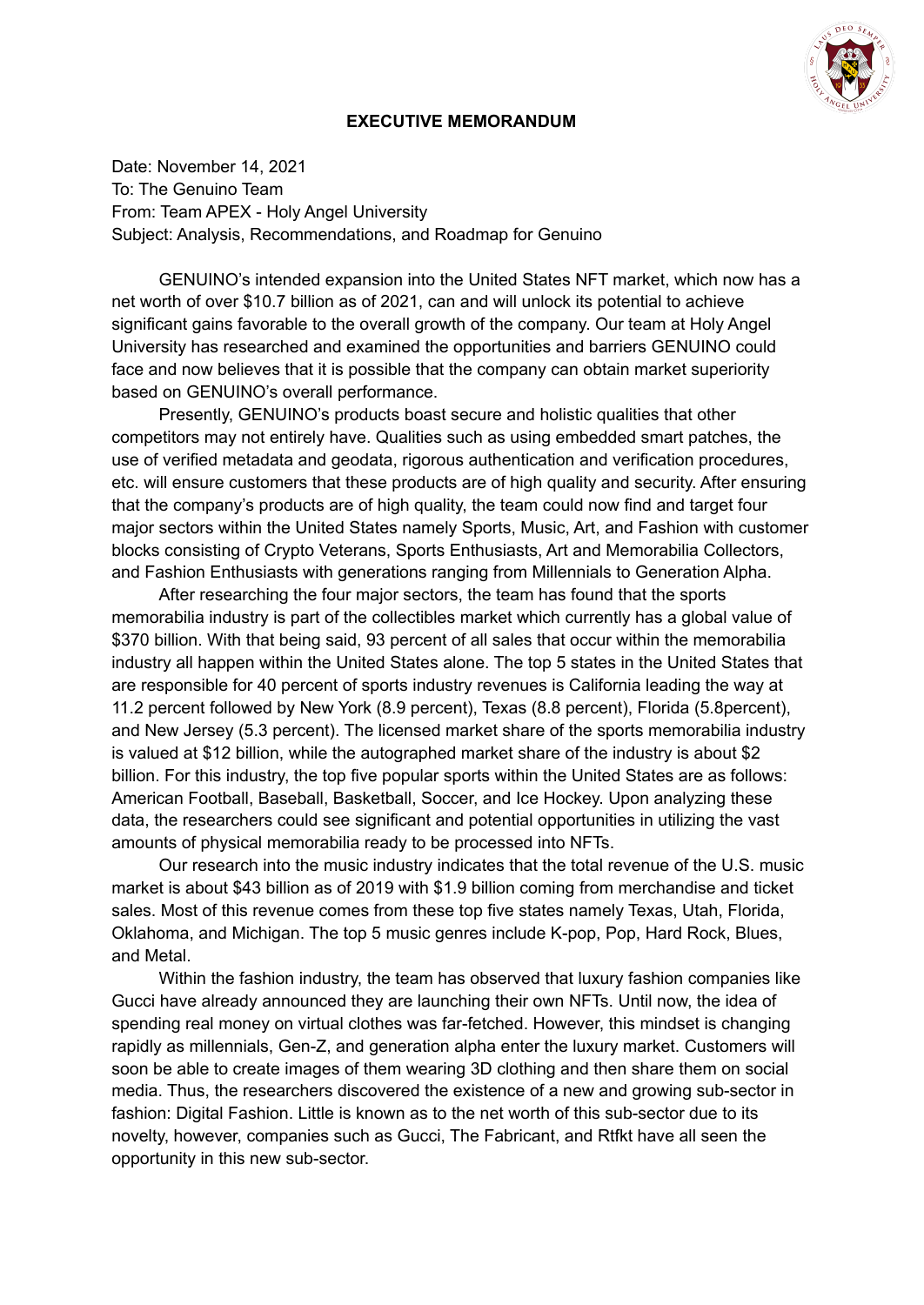

These opportunities within the four main sectors may also be bolstered by GENUINO's running idea of revolutionizing collectibles by using NFTs as a bridge between the physical and digital. By bringing the stores to the fanbases of each sector and subsector with a tap of a button, the company could then leverage the market by tapping into the power of both physical collectors and crypto veterans.

Although the opportunities for expanding into the United States may seem abundant, GENUINO must address its current internal and external challenges and weaknesses. Given that the company is currently a pre-revenue startup, it is still adapting to current market trends and is still miles away from being a sustainable and profitable company that could rival United States competitors such as NBA Top Shots or Dibbs, companies who are already licensed by major sports companies to handle their NFT trading. Hence, the team has found that one of the company's internal challenges is that it has a noticeably weak presence on the internet. For this reason, the company may lose out on vital customer interests and behaviors. Furthermore, for being a company whose business model revolves around the internet, GENUINO surprisingly has a limited presence in social media. Although the company may possess social media accounts including a Twitter account and a Discord server, in comparison to most United States competitors, it maintains very limited connections with its community. The weaker a company's presence within social media, the less probable it is to form a direct relationship with its audience. This would subsequently lead to an adverse brand image and a low degree of engagement. The company's website is also barely readily accessible, and it lacks many features. Customers will have a difficult time navigating the site and learning about the products it offers. Hence, the team could see that GENUINO will be unable to gain interest and easily attract attention from its target market unless it addresses first its weak presence on the internet.

After its internal challenges, there are also external factors to contend with. First among GENUINO's external challenges is its low or limited presence in the NFT industry itself. In terms of potential target customers, prospective income, partnerships, and collaborations, the US market provides a lot of better prospects. To add, considering that the company has yet to introduce itself in the market, many people are unaware that it exists. Hence, GENUINO must understand where to position and how they can create a distinctive image that would appeal to their target market. Following among its external challenges is the fact that the United States is diluted with numerous NFT marketplaces, all classified as significant competitive threats. This competition reduces the company's market share and customer base, mainly because the company is not yet in great demand. Customers would prefer to stick with or choose other companies that already have strong reputations within the market. Due to this intense competition, GENUINO may be forced to lower their prices to stay competitive, thus lowering their return on each item they sell. Finally, as the company tries to penetrate the United States, the team knows for certain that the company would have to partner and collaborate with prominent personalities or athletes. However, finding such would be challenging since it would necessitate a considerable amount of funding and effort from the company, given that collectors and enthusiasts are among its target market.

To further explore our team's in-depth analysis on GENUINO and provide concrete information on how to address these weaknesses and opportunities, the team has prepared a Value Chain Analysis (See Appendix A) that will comprehensively identify the primary and supporting activities of the company in terms of its physical and digital collectibles. Starting with its inbound logistics. This is when GENUINO will acquire its physical collectibles from its partner brands or collaborations. This is also where raw materials are gathered in preparation for the installation of smart patches. At this phase, the company should also be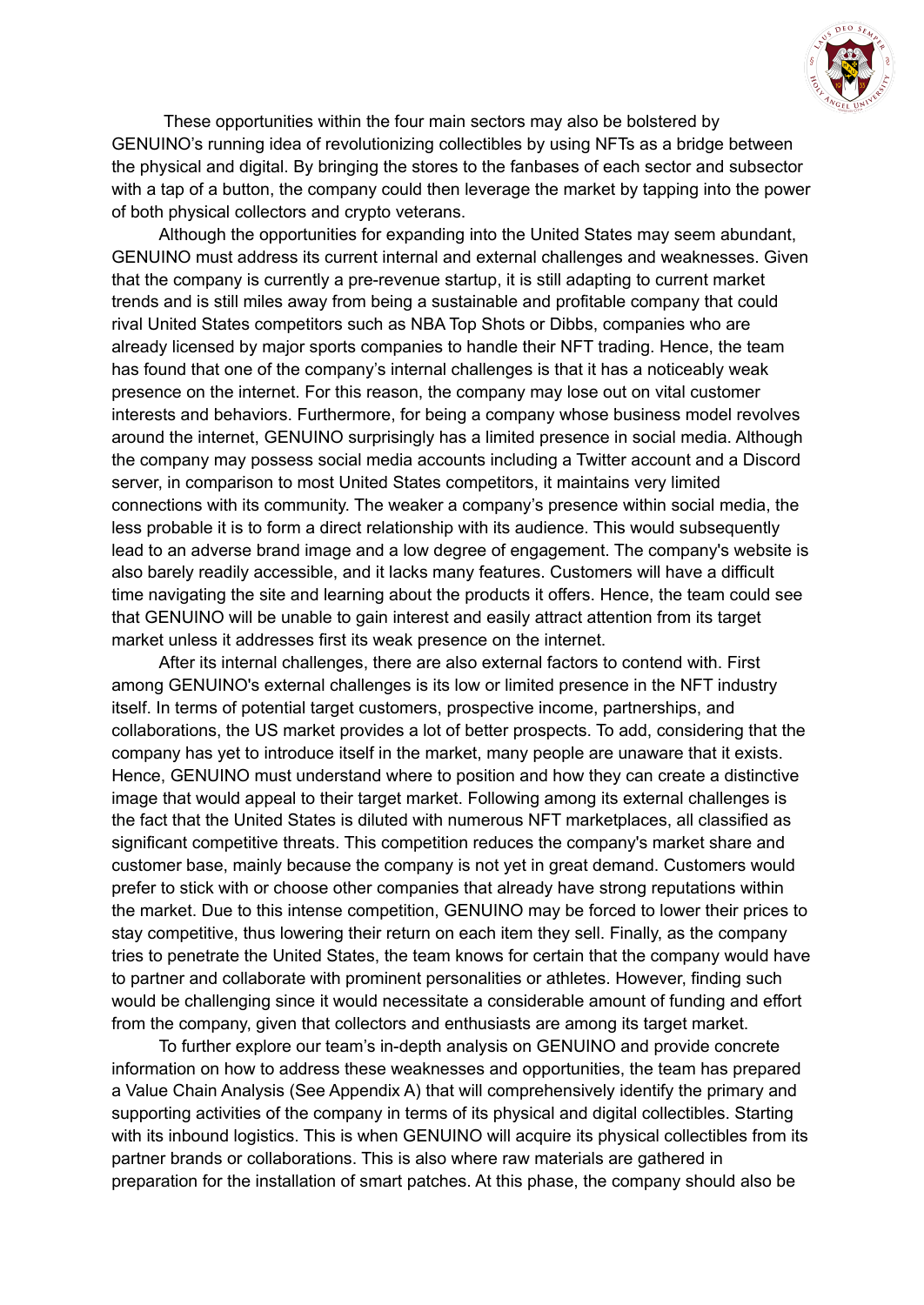

able to generate the NFC+RFID identifiers to be embedded in the smart patches, along with the necessary trading cards. These data and information should then be collected and stored in the blockchain. After inbound logistics comes operations, where GENUINO should have already started manufacturing its raw materials into smart patches. This includes the testing and quality control phase to ensure the items' long-term performance and durability. The company should also use physical oracles, most likely IoT, on the blockchain that will be linked to the smart patches. Under outbound logistics, the company should already begin the distribution of physical and digital collectibles to its customers, comprising order processing, scheduling, and transportation. At this phase, the NFTs should be introduced to the marketplace, where they may be seen and purchased by the general public. Most importantly, this is when the collectibles' certification and licensing takes place. All collectibles should be authenticated through GENUINO's certification to guarantee their legitimacy.

GENUINO must highlight the benefits and differentiation points of their products to persuade and convince individuals that they have a better offering than their competitors. Since the company has a little presence, they must first build brand awareness which will help the customers understand their branding and products, foster trust, and build brand equity. One of the ways to do that is through social media platforms. As of October 31, 2021, GENUINO only has 1,207 followers on Twitter, 221 members on Discord, and 18 subscribers on YouTube, which is currently the most popular social media platform in the US. With that being the case, they are missing a lot of audiences and engagement.

In addition, since the website of the company is still in the beta phase, some buttons are not working, and it is hard to navigate. There are also some overlapping and unreadable texts. This problem must be addressed since the company plans on creating its own marketplace through their website. The development of the website is of great value since it can be used to provide steps in creating Crypto accounts, teach those who are not knowledgeable of trading NFTs, and many other activities that could reach out to people who have no knowledge in using Crypto and NFTs. As such, customer support provided by GENUINO to its users is considered as a core activity. Before, during, and after each transaction, the company should be able to deliver the best possible customer service they can provide. Account and billing, technical support, setup and installation support, and purchase recommendations should all be available through a sophisticated online answer desk that customers can easily navigate. Furthermore, given that the NFT marketplace is still a foreign concept to most individuals, GENUINO should be able to accommodate each and every customer's queries and concerns. Its support services must include a phone number for customers in and out the United States, an online help group accessible for all, and a site-wide solution toolbar to assist users with technical concerns

With all that being said, the team could now properly recommend the activities and strategies GENUINO must do for the planned expansion into the United States to be successful. The team recommends that the company team up with Major League Soccer (MLS) since the league has no major seller of NFTs. To provide concrete evidence of its value, the team has researched the partnership of MLS and Secret Walls, a group of NFT artists, and has found that each NFT sold had prices ranging from \$90 to \$4,500. However, if such a plan may be too large and costly for early adopters such as GENUINO, the team provides an alternative: to focus on partnering with top individual soccer clubs such as LA Galaxy, Seattle Sounders, and Columbus Crew. The team also recommends that partnering with top sports sectors such as Basketball and American Football may be unwise since the cost to partner with associations in these subsectors could outweigh the capital needed to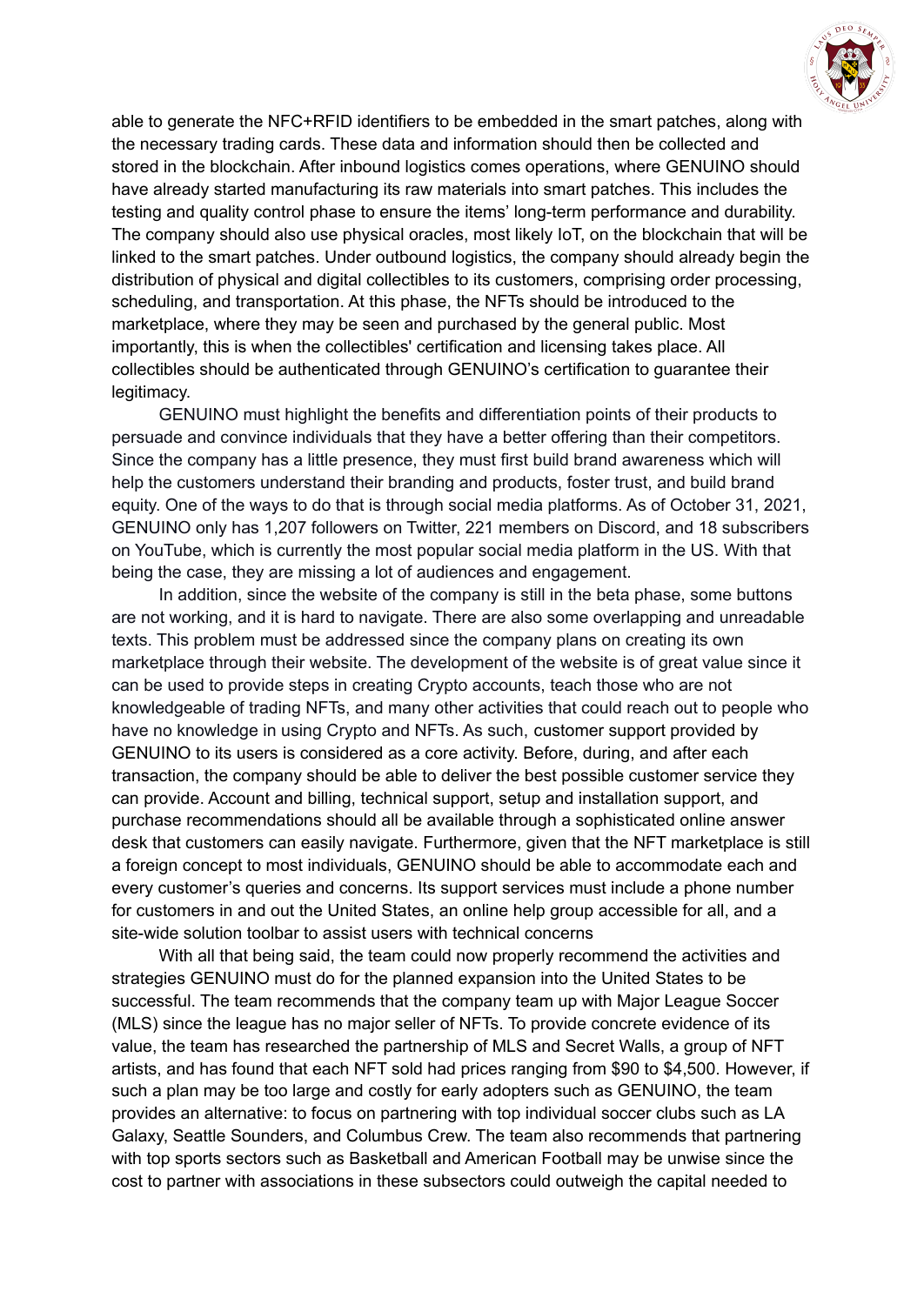

pay for such a partnership and even then, GENUINO would face furious competition with Dapper Labs.

The team also recommends that GENUINO increase its effort in advertising and development of its website. Using the already established community on Discord as a cornerstone for the company's advertising efforts is also recommended. Incentivizing those within the Discord server to create social media content such as Youtube videos to advertise the company's products would greatly improve customer awareness. Therefore, a partnership/ creator program with social media influencers is a must. Such a program may include perks like free NFT packs per month for active members or even monthly allowances that depend on the amount of new people joining the Discord server through verified referrals. The company could even sponsor decently large Youtube/Twitter/Instagram content creators who are both well-versed in Cryptocurrency and a collector of memorabilia who could teach and bridge both memorabilia collectors who do not know Crypto and Crypto veterans who are looking for opportunities to earn profit. After amassing a good amount of followers on all social media platforms, the team recommends that the company spends on community events such as raffle promos, free pack distribution, and even school sponsorships that could easily boost the community's engagement and retention. To add, the team recommends that GENUINO create a personal bond between the community and developers. Although the running motto of the company is "Collect Digital, Own Physical", this must not be the sole focus of GENUINO's advertising efforts. Appealing to the emotions of the community by sharing the reason as to why the company started, what it envisions, and how the company will attain its mission is such a powerful advertising move that most companies tend to forget. Making the community the center of the company's operations will enable them to create a bond that would motivate them to buy more and stay longer.

Should GENUINO venture into the other sectors such as Music and Fashion, the team recommends partnering with individual Artists, Rappers, and their respective record labels. Such strategy includes either a partnership wherein the company would split its profits collected from traders or directly buying their assets such as shirts worn during concerts, instruments, tickets, etc. Notable celebrities who are well-versed in NFTs include Snoop Dogg, Eminem, Paris Hilton and Shawn Mendes. The team predicts that such a partnership with these celebrities would greatly utilize the immense amount of fans from these individual artists and would thus expand the company's notoriety among these communities and the amount of willing customers. The fashion sector, specifically the digital fashion subsector, also shares the same strategy however this sector, as the team has researched, is rather niched and those within this niche are more focused on digital fashion or what they could wear and integrate into digital platforms. Thus, the team suggests teaming up with digital fashion designers and artists that can be easily found on Twitter. If GENUINO wants to partner up with fashion houses such as GUCCI, Louis Vuitton, Prada, or even SUPREME, then the company must prepare a significant and huge amount of funding for such a venture.

Now that these recommendations have been laid out, the team would now provide a concrete strategy using \$100,000 as a basis for funding and allocation. The team suggests using 25% to 30% on administrative and operating activities which includes the manufacturing of smart patches, costs of using authentication and verification assets, salaries of employees (if any) and developers, and other fees. 40% to 50% goes to funding partnerships or buying licenses to create NFTs for memorabilia. 10% goes to transportation expenses to and from the United States and lastly, 10% to 25% going to community events, partnership programs with content creators, and sponsorships.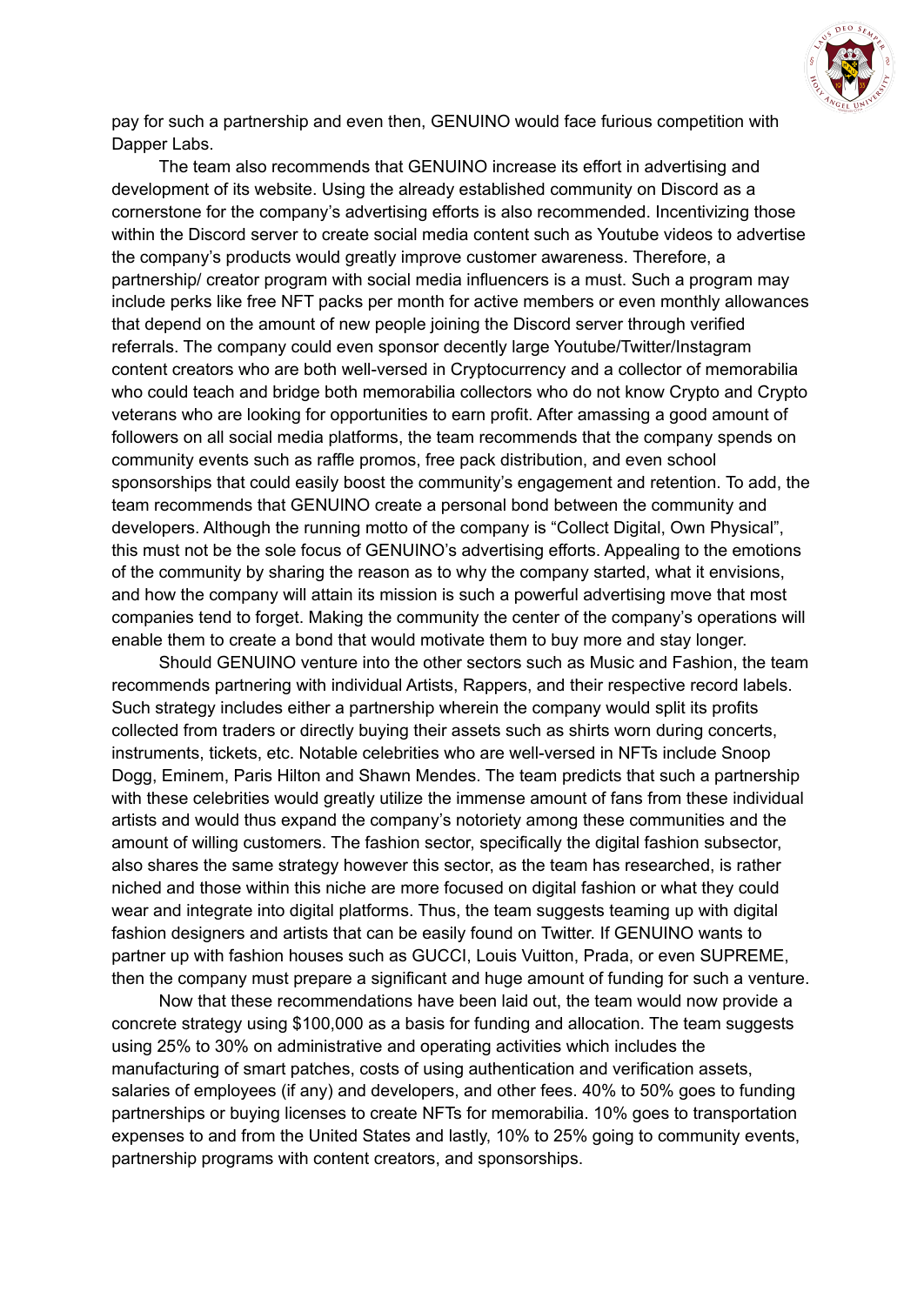

With all recommendations considered, the team has made an implementation roadmap to visualize the priority and timelines starting this December up until the launch date around Summer 2022 (Late June to Early September).The team has considered three key areas to settle for its expansion namely: Instituting groundworks for GENUINO and its partners, Marketing Plan Implementation, and Exploration into Potential NFT Industries.

The team estimates the rollout of collaborations will span about six months at its earliest. These months would be used for negotiations with early adopters, product testing, certifications, and other legal processes to enter the United States markets. Around when the business developments have soundly concluded, the team suggests that the company start talks with potential partners the team has recommended which include the MLS and soccer clubs. This would also take part as the collection process for collectibles (GENUINO's Phase 1) once it has been finalized. This key area would serve as the company's foundation for all other expansions into the NFT markets.

To follow suit, gathering of talents, sourcing for agencies and finalizing advertising agreements after the company has settled into the United States. For this particular area, research and data analysis estimates that it might take two to four months for a sound rollout of strategies while sourcing may take almost a month to find compatible marketing specialists. The team projects that among the implementations within the roadmap, this key area simultaneously with the first key area as it does not rely on the progress of the United States Business Development for GENUINO.

Lastly, for the other potential NFT Industries, the team suggests partnering with other sensational icons in the NFT Marketplace to develop the Art, Fashion and Music sectors. Negotiations, legal processes, funding, and its implementation would need about eight months. This would take a longer time as it tries to create the suitable certification, testing, and Research & Development for each of the other three sectors.

To have sustainable metrics to monitor expansion implementation and post-launch results, the team suggests using Key Project Metrics such as Productivity, Scope of Work, Quality and Satisfaction, Cost, and Gross Margin. Each metric can be further segmented into specific areas such as feedback and peer assessment, employee progress, and comparing labor time to actual progress produced. Other specifics may also keep track of the progress of the community development made by the marketing plan, etc. If tracked well and implemented with prudence, within a year, GENUINO may become a force to be reckoned with that boasts a stable base for collectors, investors, and many more individuals from the community to uphold desirable growth. It may also be possible in the coming years to tap the huge 40% market potential that it can offer in the NFT Industry.

GENUINO has the potential to become one of the leading NFT marketplaces within the United States that provides a bridge between the physical and digital. Stakeholders like soccer clubs, fans, art & memorabilia collectors, and the company's initial community on Twitter and Discord are guaranteed multiple value-adding opportunities. For soccer clubs, a partnership with GENUINO can open up a new source of income by allowing the club to license out its memorabilia without having to actually give away its items. For sports fans, they are given the opportunity to partially own a digital copy of a physical asset of their athlete that they could easily trade or auction off. Art and Memorabilia collectors are given the opportunity to collect memorabilia that they can store within the GENUINO vaults or auction off. Lastly, Discord and Twitter communities are given a first-mover advantage in all trades and transactions and, if the team's plan to create a partnership program is followed, would provide the community a chance to become social media influencers.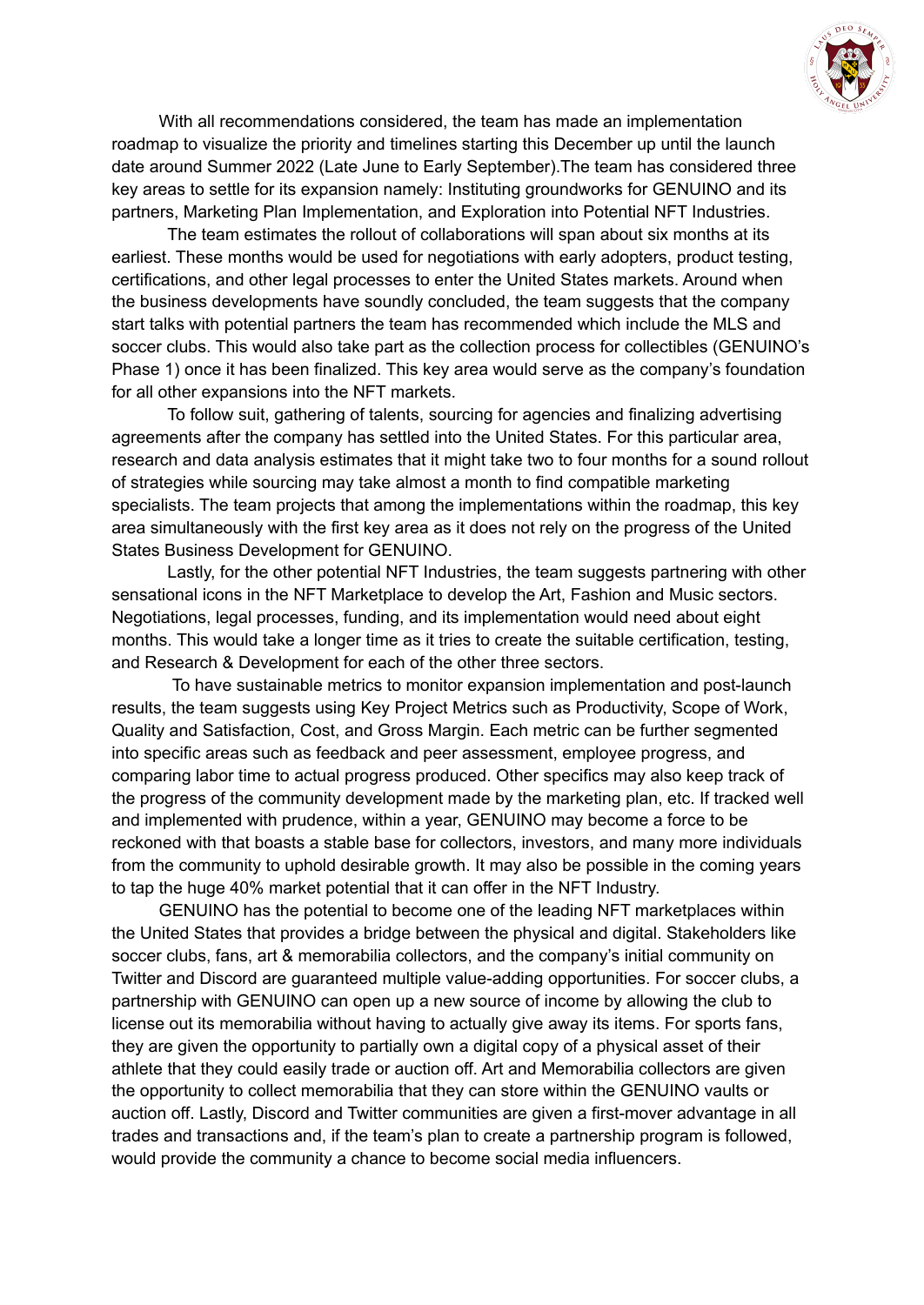

## **Appendices**

### Appendix A: Value Chain Analysis



#### Appendix B: Business Model

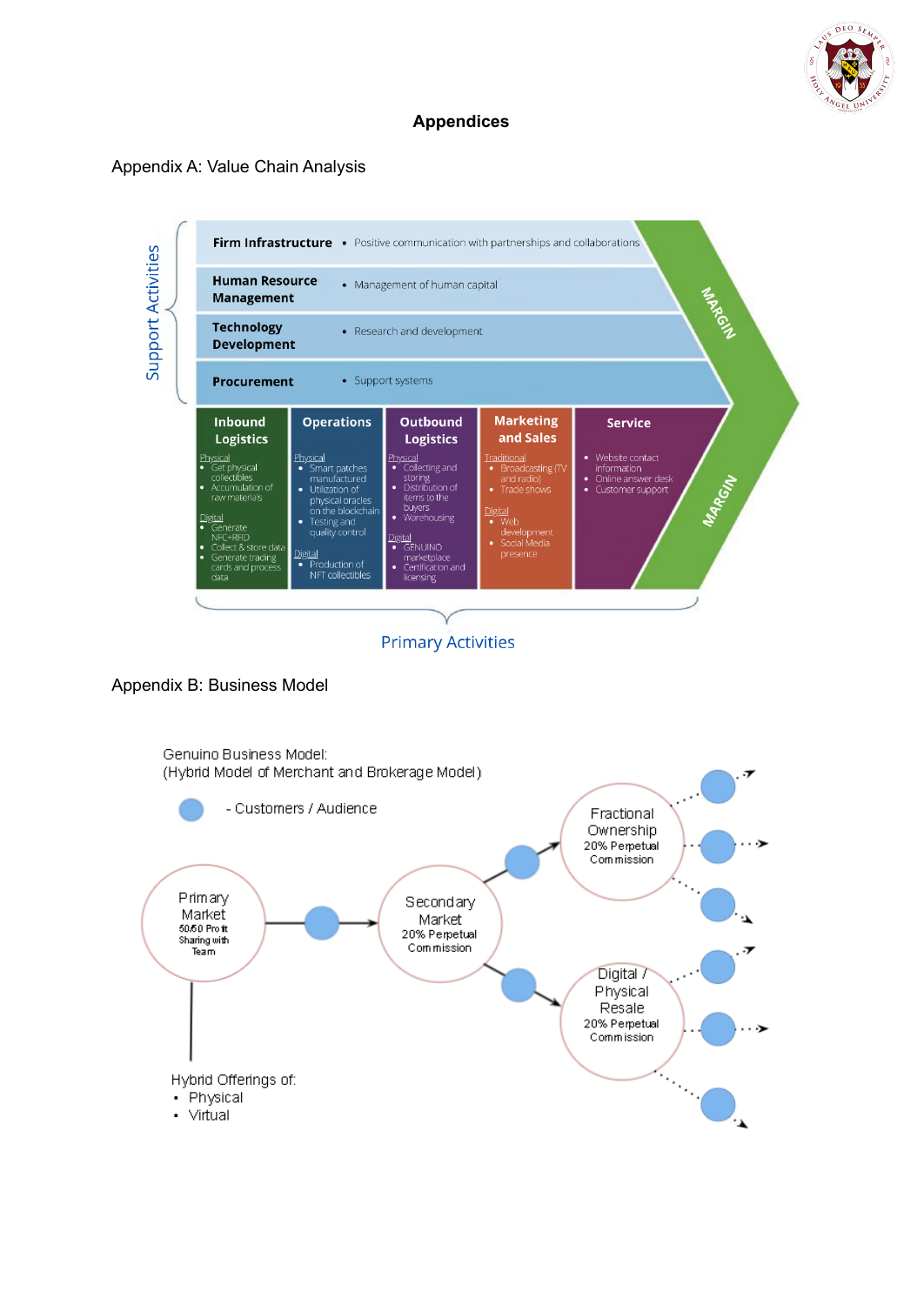

Appendix C: SWOT Analysis

| <b>STRENGTHS</b>                       | <b>WEAKNESSES</b>                      |
|----------------------------------------|----------------------------------------|
| Strong product idea                    | Low brand awareness                    |
| Product quality is very high           | Weak social media presence             |
| Strong founding teams                  | Poor website                           |
| Highly innovative                      |                                        |
| Unique product features                |                                        |
| Good fit to customer's needs           |                                        |
|                                        |                                        |
| <b>OPPORTUNITIES</b>                   | <b>THREATS</b>                         |
| Growing market of NFTs                 | Competition from established firms     |
| Global access after US expansion       | Customer fear of NFTs being bubbles    |
| Potential for innovation and expansion | Issues of privacy                      |
| Partnerships and collaboration         | Black market and illegal activities    |
|                                        | Patch sensors can be damaged or broken |
|                                        |                                        |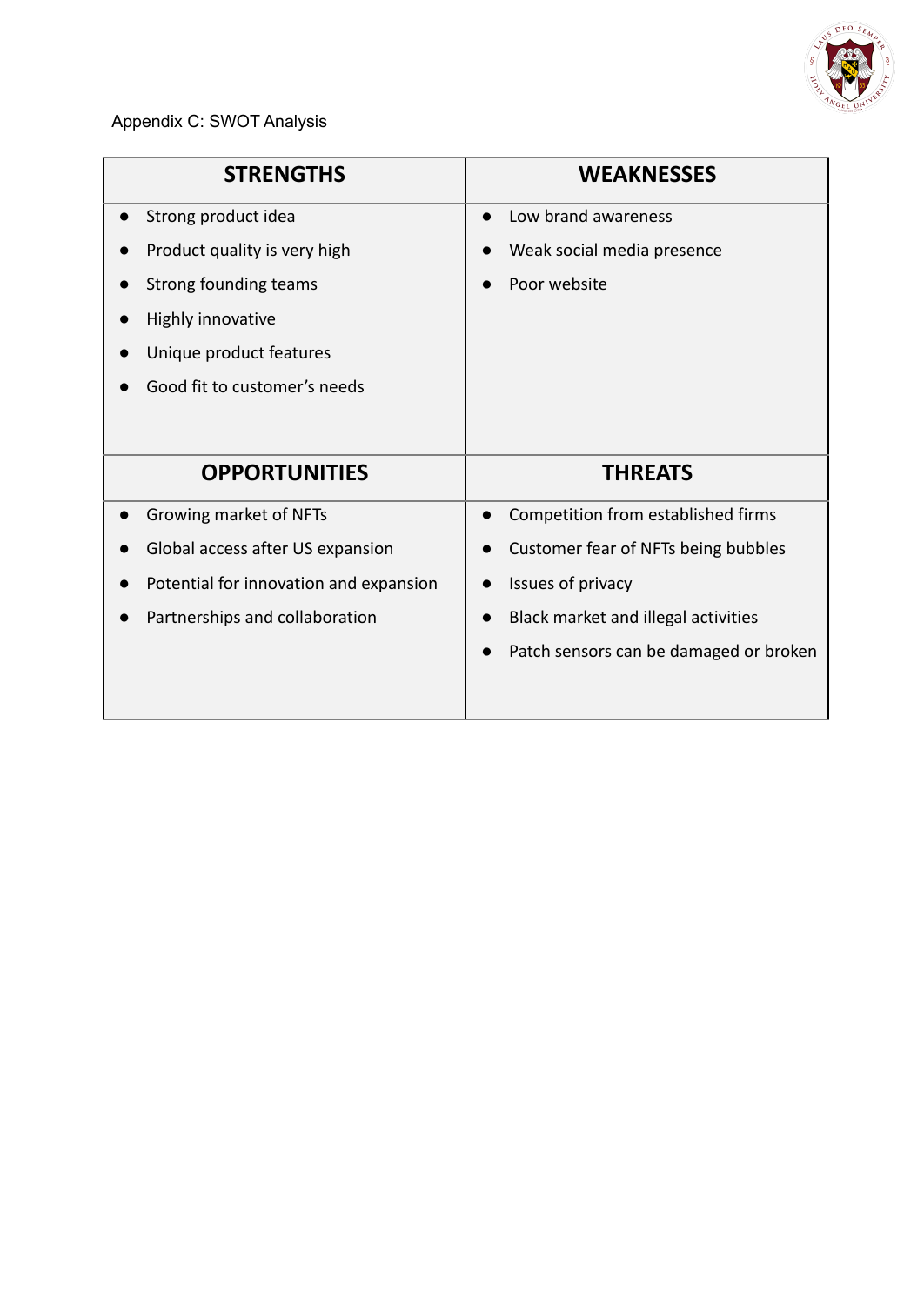

# **Citations**

| Ambille, I. (2021). Top Ten Best MLS Teams (All time Power Rankings 2021).<br>InterestingFootball.                                     |
|----------------------------------------------------------------------------------------------------------------------------------------|
| https://interestingfootball.com/top-best-mls-teams-ranking-all-time-history/                                                           |
| Amiet. (2021). Blockchain Vulnerabilities in Practice. ACMDL Disital Library.                                                          |
| https://dl.acm.org/doi/fullHtml/10.1145/3407230                                                                                        |
| Atvenu. (2019). 2019 Music Merch Industry Trends.                                                                                      |
| https://www.atvenu.com/post/2019-merch-trends                                                                                          |
| Brielle, A. (2021). Top 8 NFT marketplaces that perform incredibly well in 2021.                                                       |
| https://medium.com/geekculture/top-8-nft-marketplaces-that-performs-incredibly-well-in<br>-2021-d26dea0942a6                           |
| Cryptonews. (2021). Top 10 NFT marketplaces.                                                                                           |
| https://cryptonews.com/guides/top-10-nft-marketplaces.htm                                                                              |
| DappRadar. (2021). CryptoPunks. https://dappradar.com/multichain/marketplaces/opensea                                                  |
| DappRadar. (2021). OpenSea. https://dappradar.com/multichain/marketplaces/opensea                                                      |
| Dedezade, E. (2021). 13 of the biggest NFT marketplaces.                                                                               |
| https://decrypt.co/80595/best-nft-marketplaces                                                                                         |
| Embling, D. (2021). NFT market will see "massive increase" in volume. Technology                                                       |
| Decisions. https://www.technologydecisions.com.au/content/it-                                                                          |
| management/news/nft-market-will-see-massive-increase-in-volume-32437496                                                                |
| Gaille, B. (2018). 19 Sports Memorabilia Industry Statistics and Trends. BrandonGaille.                                                |
| https://brandongaille.com/19-sports-memorabilia-industry-statistics-and-trends/                                                        |
| Grey, A. (2021). How NFTs Are Set to Disrupt the Music Industry. Entrepreneur.                                                         |
| https://www.entrepreneur.com/article/379893                                                                                            |
| Hackl, C. (2021). Five Things Brands Need to Know about NFTs (Non-Fungible Tokens).                                                    |
| Forbes.                                                                                                                                |
| https://www.forbes.com/sites/cathyhackl/2021/03/04/four-things-brands-need-to-know-<br>about-nfts-non-fungible-tokens/?sh=4f03089d222f |
| Indeed Editorial Team. (2021). How to Measure Productivity and Increase Efficiency in the<br>Workplace. Indeed.                        |
| https://www.indeed.com/career-advice/career-development/how-to-measure-productivit                                                     |
| v.                                                                                                                                     |
| Jones, E. (2021). 100 Thieves has officially entered the world of NFTs. One37.pm.                                                      |
| https://www.one37pm.com/nft/gaming/100-thieves-enter-infinity-nft collection                                                           |
| Kelly, M. (2020). How Long Does it Take from Startup Idea to Business Launch?                                                          |
| Best4Business. https://best4businesses.com/how-long-startup-to-launch/                                                                 |
| Krishnasamy, N. (2021). Can NFTs empower artists and democratise the art industry?                                                     |
| TRTWorld.                                                                                                                              |
| https://www.trtworld.com/magazine/can-nfts-empower-artists-and-democratise-the-art-i<br>ndustry-49767                                  |
| Nova Credit. (2020). What are the most popular sports in the United States?                                                            |
| https://www.novacredit.com/resources/what-are-the-most-popular-sports-in-the-united-<br>states/                                        |
| OVIC. (2021). Internet of things and privacy - issues and challenges. Office of the Victorian                                          |
| Information Commissioner.                                                                                                              |
| https://ovic.vic.gov.au/privacy/internet-of-things-and-privacy-issues-and-challenges/                                                  |
|                                                                                                                                        |
|                                                                                                                                        |